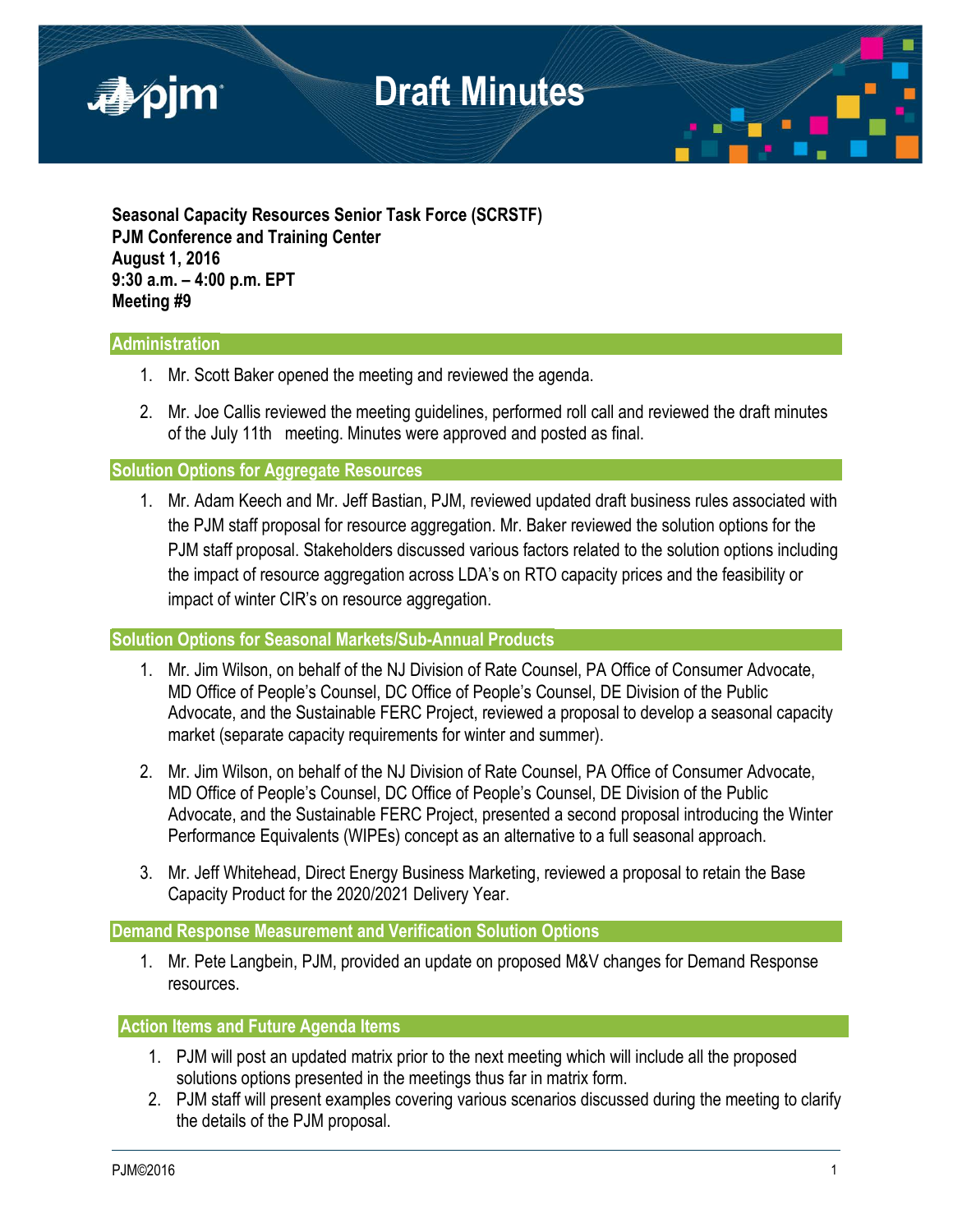

## **Future Meeting Dates**

| August 12, 2016    | $9:30$ a.m. $-4:00$ p.m. | PJM Conference & Training Center/ WebEx |
|--------------------|--------------------------|-----------------------------------------|
| August 22, 2016    | 1:00 p.m. $-$ 4:30 p.m.  | PJM Conference & Training Center/ WebEx |
| September 8, 2016  | $9:30$ a.m. $-4:00$ p.m. | PJM Conference & Training Center/ WebEx |
| September 23, 2016 | $9:30$ a.m. $-4:00$ p.m. | PJM Conference & Training Center/ WebEx |
| October 14, 2016   | $9:30$ a.m. $-4:00$ p.m. | PJM Conference & Training Center/ WebEx |
| October 26, 2016   | $9:30$ a.m. $-4:00$ p.m. | PJM Conference & Training Center/ WebEx |
| November 16, 2016  | $9:30$ a.m. $-4:00$ p.m. | PJM Conference & Training Center/ WebEx |
| November 29, 2016  | $9:30$ a.m. $-4:00$ p.m. | PJM Conference & Training Center/ WebEx |
| December 19, 2016  | $9:30$ a.m. $-4:00$ p.m. | PJM Conference & Training Center/ WebEx |

#### Author: B. Keshavamurthy

## **In Attendance (In Person)**

| <b>Last Name</b> | <b>First Name</b> | Company                                 | Sector                    |
|------------------|-------------------|-----------------------------------------|---------------------------|
| Baker            | Scott             | PJM Interconnection, LLC                | Not Applicable            |
| <b>Barker</b>    | Jason             | Exelon Business Services Company, LLC   | <b>Transmission Owner</b> |
| <b>Bastian</b>   | Jeff              | PJM Interconnection, LLC                | Not Applicable            |
| Berner           | Aaron             | PJM Interconnection, LLC                | <b>Transmission Owner</b> |
| Borgatti         | Michael           | <b>Gabel and Associates</b>             | Not Applicable            |
| <b>Bruno</b>     | Pat               | PJM Interconnection, LLC                | Not Applicable            |
| Callis           | Joe               | PJM Interconnection, LLC                | Not Applicable            |
| Carmean          | Gregory           | OPSI                                    | Not Applicable            |
| Ciabattoni       | Joe               | PJM Interconnection, LLC                | Not Applicable            |
| Driscoll         | Mary Ellen        | PJM Interconnection, LLC                | Not Applicable            |
| Fabiano          | Janell            | PJM Interconnection, LLC                | Not Applicable            |
| Falco            | Chris             | PJM Interconnection, LLC                | Not Applicable            |
| Falin            | Tom               | PJM Interconnection, LLC                | Not Applicable            |
| Fitch            | Neal              | NRG Power Marketing LLC                 | <b>Generation Owner</b>   |
| Foladare         | Kenneth           | <b>IMG Midstream LLC</b>                | <b>Generation Owner</b>   |
| Foster           | Joshua            | PJM Interconnection, LLC                | Not Applicable            |
| Griffiths        | Dan               | <b>Consumer Advocates of PJM States</b> | Not Applicable            |
| Guerry           | Katie             | EnerNOC, Inc.                           | Other Supplier            |
| Hagaman          | <b>Derek</b>      | <b>GT Power Group</b>                   | Not Applicable            |
| Hendrzak         | Chantal           | PJM Interconnection, LLC                | Not Applicable            |
| Johnson          | Carl              | Customized Energy Solutions, Ltd.*      | Not Applicable            |
| Kauffman         | <b>Brian</b>      | <b>NRG Curtailment Solutions</b>        | Other Supplier            |
| Keech            | Adam              | PJM Interconnection, LLC                | Not Applicable            |
| Keshavamurthy    | <b>Bhavana</b>    | PJM Interconnection, LLC                | Not Applicable            |
| Kilgallen        | Kevin             | Iberdrola                               | <b>Generation Owner</b>   |
| Kogut            | George            | New York Power Authority                | Other Supplier            |

 $\blacksquare$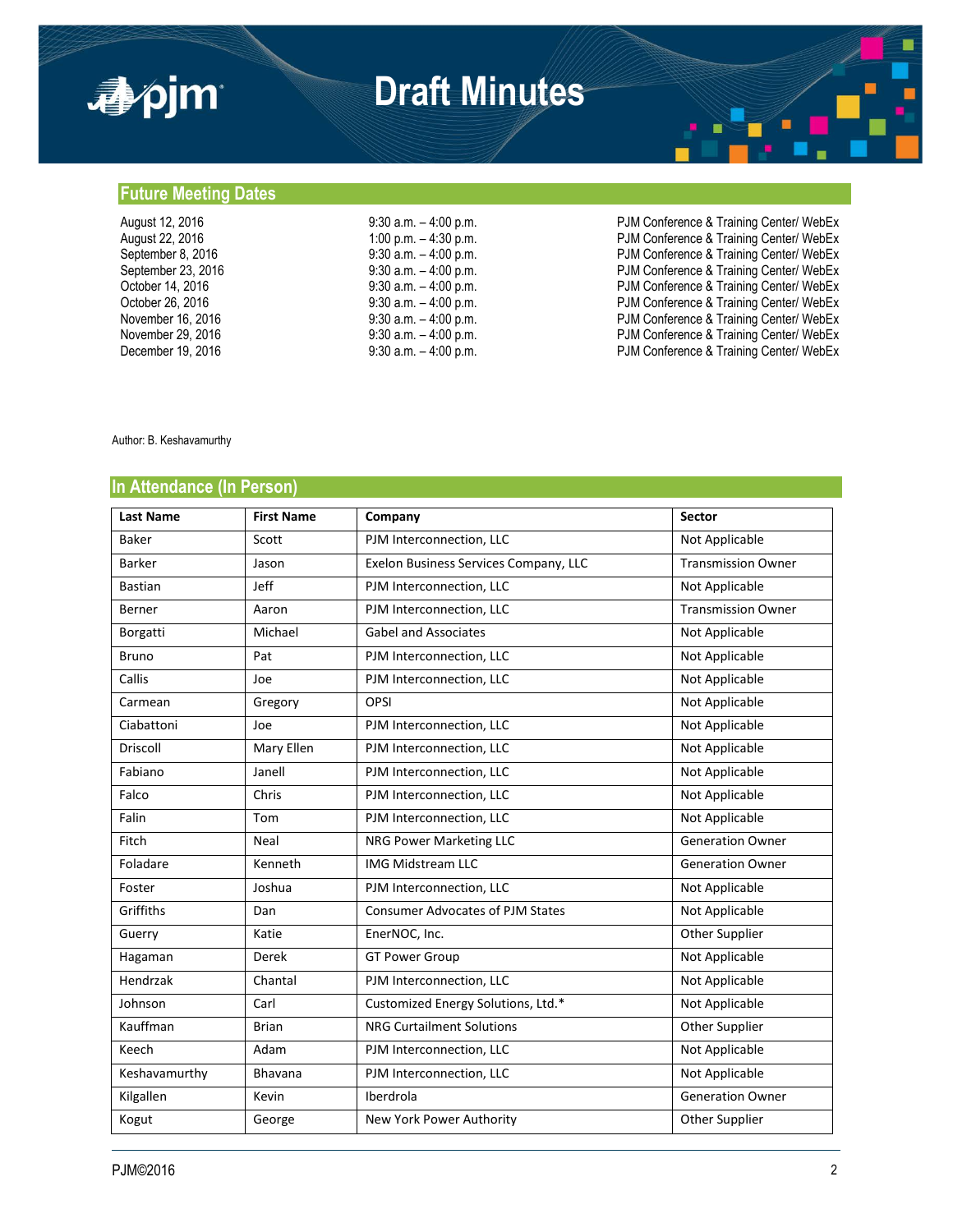

| Langbein      | Pete           | PJM Interconnection, LLC              | Not Applicable            |
|---------------|----------------|---------------------------------------|---------------------------|
| Loomis        | Harold         | PJM Interconnection, LLC              | Not Applicable            |
| Mabry         | David          | McNees Wallace & Nurick LLC           | Not Applicable            |
| Marzewski     | Skyler         | Monitoring Analytics, LLC             | Not Applicable            |
| Matheson      | Doug           | EnerNOC, Inc.                         | Other Supplier            |
| McCaffree     | Matthew        | Comverge Inc.                         | Not Applicable            |
| Melnyk        | Markian        | Atlantic Grid Operations A, LLC       | Other Supplier            |
| Pratzon       | David          | <b>GT Power Group</b>                 | Not Applicable            |
| Rocha-Garrido | Patricio       | PJM Interconnection, LLC              | Not Applicable            |
| Rutigliano    | Tom            | Earth Networks                        | Other Supplier            |
| Scarpignato   | David          | Calpine Energy Services, L.P.         | <b>Generation Owner</b>   |
| Scheidecker   | Paul           | PJM Interconnection, LLC              | Not Applicable            |
| Schuyler      | Ken            | PJM Interconnection, LLC              | Not Applicable            |
| Scoglietti    | <b>Barbara</b> | Tangent Energy Solutions, Inc.        | Other Supplier            |
| Sechrist      | Erin           | PJM Interconnection, LLC              | Not Applicable            |
| Stadelmeyer   | Rebecca        | PJM Interconnection, LLC              | Not Applicable            |
| Thomson       | Heather        | Mid-Atlantic Renewable Energy         | Not Applicable            |
| Whitehead     | Jeffrey        | Direct Energy Business Marketing, LLC | Other Supplier            |
| Wilson        | James          | <b>Wilson Energy Economics</b>        | Not Applicable            |
| Yannarell     | Dave           | Talen Energy Marketing, LLC           | <b>Generation Owner</b>   |
| Yu            | Joel           | Rockland Electric Company             | <b>Transmission Owner</b> |

## **In Attendance (WebEx / Teleconference)**

| <b>Last Name</b> | <b>First Name</b> | Company                                       | <b>Sector</b>             |
|------------------|-------------------|-----------------------------------------------|---------------------------|
|                  |                   |                                               |                           |
| Ainspan          | Malcolm           | Energy Curtailment Specialists, Inc.          | Other Supplier            |
| Bhavaraju        | Murty             | PJM Interconnection, LLC                      | Not Applicable            |
| Bloom            | David             | <b>Baltimore Gas and Electric Company</b>     | <b>Transmission Owner</b> |
| <b>Brodbeck</b>  | John              | EDP Renewables North America, LLC             | Other Supplier            |
| <b>Bruce</b>     | Susan             | McNees Wallace & Nurick LLC                   | Not Applicable            |
| <b>Bunch</b>     | Kevin             | EDF Trading North America, LLC                | Other Supplier            |
| Campbell         | <b>Bruce</b>      | EnergyConnect, Inc.                           | Other Supplier            |
| Carroll          | Rebecca           | PJM Interconnection, LLC                      | Not Applicable            |
| Chen             | Jennifer          | Natural Resources Defense Council             | Not Applicable            |
| Chocarro         | Iker              | E.ON Climate & Renewables North America, Inc. | <b>Generation Owner</b>   |
| Aguirrebengoa    |                   |                                               |                           |
| Coll             | Dan               | PJM Interconnection, LLC                      | Not Applicable            |
| Collins          | Leonard           | <b>State of Delaware</b>                      | Not Applicable            |
| Cox              | Jason             | Dynegy Power Marketing, Inc.                  | <b>Generation Owner</b>   |
| Cummings         | <b>Brigid</b>     | PJM Interconnection, LLC                      | Not Applicable            |
| D'Alessandris    | Lou               | FirstEnergy Solutions Corp.                   | <b>Transmission Owner</b> |

۰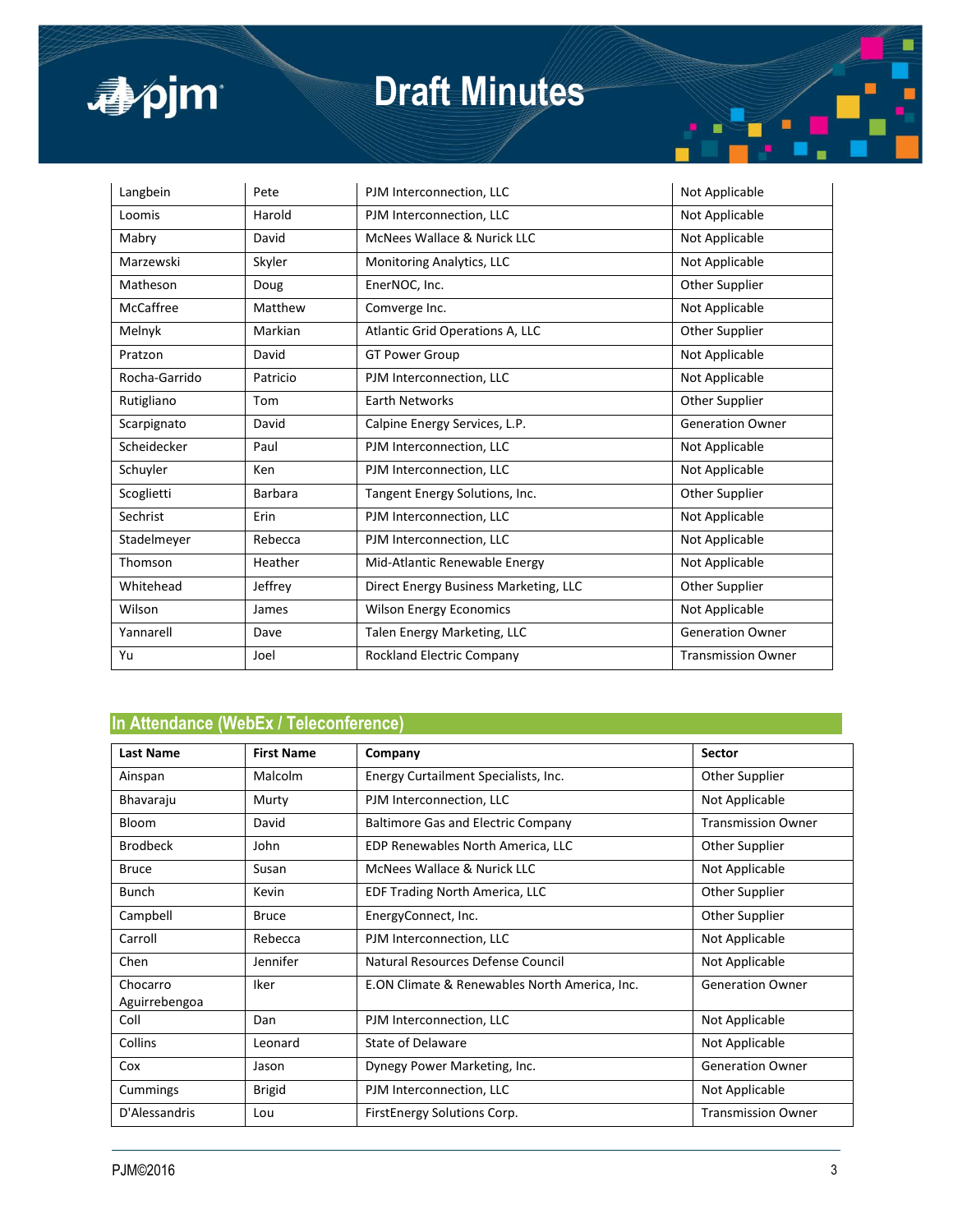

| davis            | connie       | City of Cleveland, DPU, Div of Cleveland Public Pwr | Electric Distributor        |
|------------------|--------------|-----------------------------------------------------|-----------------------------|
| DeLosa           | Joseph       | DE Public Service Commission                        | Not Applicable              |
| Domian           | Christin     | Duquesne Light                                      | Other Supplier              |
| Doremus          | Steven       | EnerNOC, Inc.                                       | Other Supplier              |
| Eber             | Jim          | Exelon Business Services Company, LLC               | <b>Transmission Owner</b>   |
| Esposito         | Pati         | TransCanada Power Marketing Ltd.                    | Other Supplier              |
| Farber           | John         | DE Public Service Commission                        | Not Applicable              |
| Feldman          | <b>Brett</b> | Navigant Consulting, Inc.                           | Not Applicable              |
| Fox              | Angela       | Wylan Energy, L.L.C.                                | Not Applicable              |
| Gebolys          | Debbie       | Public Utilities Commission of Ohio (The)           | Not Applicable              |
| Gilani           | Rehan        | ConEdison Energy, Inc.                              | Other Supplier              |
| Gledhill         | Andrew       | PJM Interconnection, LLC                            | Not Applicable              |
| Greening         | Michele      | Talen Energy Marketing, LLC                         | <b>Generation Owner</b>     |
| Greiner          | Gary         | PSEG Energy Resources and Trade LLC                 | <b>Other Supplier</b>       |
| Hanser           | Erik         | Michigan Public Service Commission                  | Not Applicable              |
| Hoatson          | Tom          | Riverside Generating, LLC                           | Other Supplier              |
| Horning          | Lynn         | Not identified                                      | Not Applicable              |
| Horstmann        | John         | Dayton Power & Light Company (The)                  | <b>Transmission Owner</b>   |
| Horton           | Dana         | Appalachian Power Company                           | <b>Transmission Owner</b>   |
| Hsia             | Eric         | PJM Interconnection, LLC                            | Not Applicable              |
| Hudis            | Gabriella    | Jersey Green Energy                                 | Other Supplier              |
| Hyzinksi         | Tom          | Talen Energy Marketing, LLC                         | <b>Generation Owner</b>     |
| Jablonski        | James        | Borough of Butler, Butler Electric Division         | <b>Electric Distributor</b> |
| Jackson          | Michaela     | <b>EDF Renewable Energy</b>                         | Not Applicable              |
| Jacobs           | Mike         | <b>Xtreme Power</b>                                 | Not Applicable              |
| Kaczanowski      | Marek        | <b>Baltimore Gas and Electric Company</b>           | <b>Transmission Owner</b>   |
| Karrasch         | Kim          | Interstate Gas Supply, Inc.                         | Other Supplier              |
| Kelly            | Stephen      | <b>Brookfield Energy Marketing LP</b>               | Other Supplier              |
| Kolo             | Elta         | <b>GTM</b>                                          | Not Applicable              |
| Lacy             | Catharine    | Dominion Virginia Power                             | Not Applicable              |
| LeBris Erffmeyer | Jacques      | Illinois Citizens Utility Board                     | End User Customer           |
| Lieberman        | Steven       | Old Dominion Electric Cooperative                   | Electric Distributor        |
| Ma               | Alex         | Invenergy, LLC                                      | <b>Generation Owner</b>     |
| Marton           | David        | FirstEnergy Solutions Corp.                         | <b>Transmission Owner</b>   |
| Matzen           | Jeff         | Dominion Retail, Inc.                               | Not Applicable              |
| McGuirk          | <b>Brian</b> | Direct Energy Business Marketing, LLC               | Other Supplier              |
| Midgley          | Sharon       | Exelon Business Services Company, LLC               | <b>Transmission Owner</b>   |
| Miller           | John         | Commonwealth Edison Company                         | <b>Transmission Owner</b>   |
| Mooney           | Molly        | PJM Interconnection, LLC                            | Not Applicable              |
| Ondayko          | <b>Brock</b> | Appalachain Power Company                           | <b>Transmission Owner</b>   |
| Ozkan            | Deniz        | Atlantic Grid Operations A, LLC                     | Other Supplier              |

É

۰